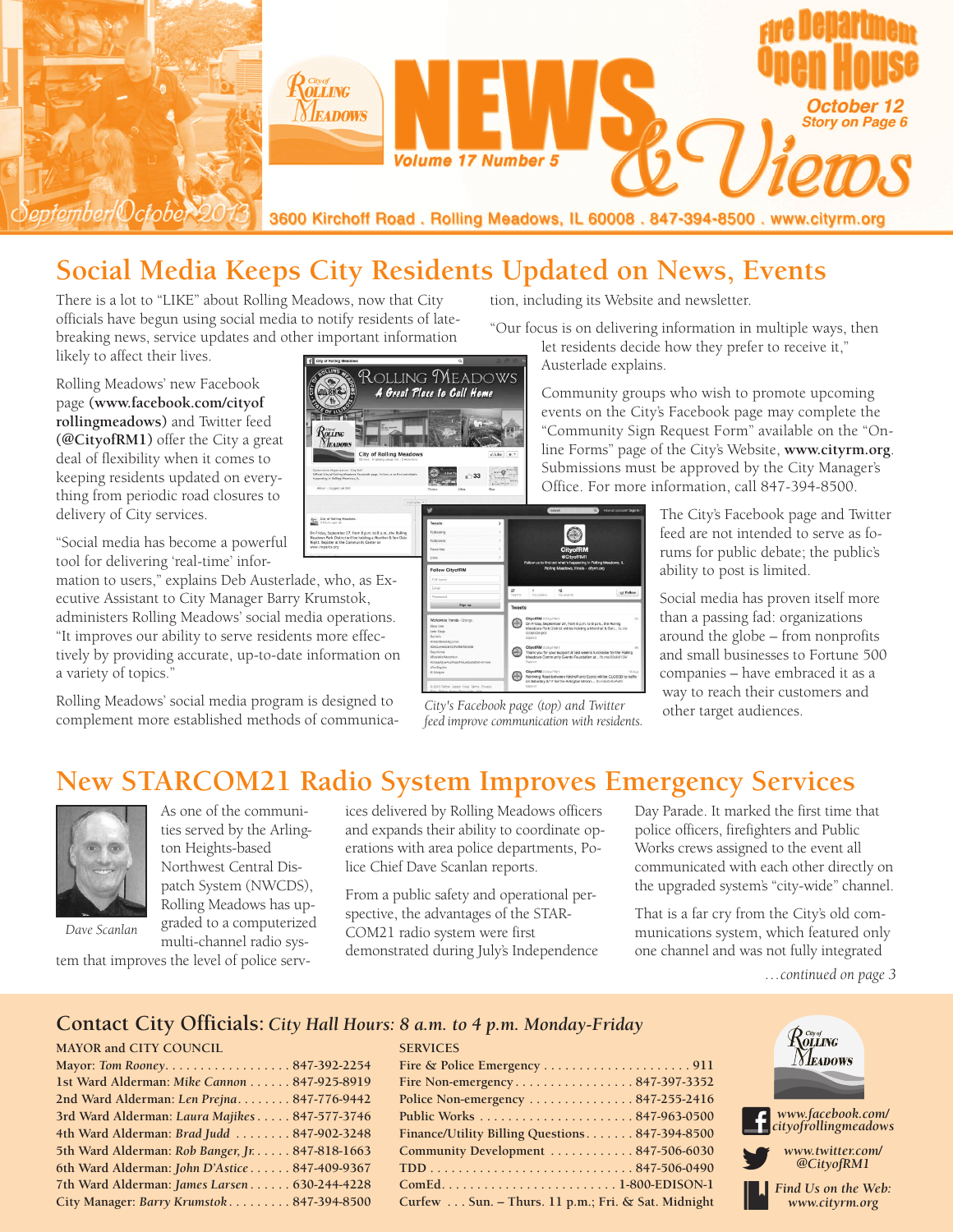# **Community Events Foundation Contributions Surpass \$18,000**

A series of fundraising events hosted by local restaurants, and tax-deductible contributions from residents and businesses, have raised more than \$18,000 to-date for

the City's Community Events Foundation.

The Foundation was established to help offset the costs of staging Citysponsored events throughout the

year, including

the Memorial Day parade and observance, Independence Day festivities and holiday tree lighting. It will also fund on-*Day Parade (above).*

going maintenance for the Rolling Meadows Historical Museum. "The Foundation's sole purpose is to fi-

nancially support annual events that help make Rolling Meadows a great place to

### *Public Works to Host October 5 Electronics Recycling, Document Destruction Event*



Rolling Meadows and the Solid Waste Agency of Northern Cook County (SWANCC) will host an electron-

ics recycling and document destruction event Saturday, October 5, 9 a.m. – noon, at the Public Works Department (3900 Berdnick Street).

Residents of Rolling Meadows and other SWANCC member communities may drop off computer equipment, televisions, fax machines, and other electronic equipment for recycling. The event will also offer a safe, tamper-resistant way to dispose of sensitive documents such as old tax forms, bank statements and medical records.

For more information, contact the Public Works Department at 847- 963-0500 or visit **www.swancc.org**. call home," City Manager Barry Krumstok explains. "We greatly appreciate everyone's commitment to supporting this ongoing initiative."

> **Throughout** 2013, the City has organized monthly fundraising events at area restaurants, with proceeds benefitting the Community Events Foundation *(see sidebar)*.



*The Foundation will fund events such as the Independence*

Another way to support the Foundation is through tax-deductible donations. Residents, businesses or community groups interested in contributing should make checks payable to *Rolling Meadows Community Events Foundation* and send them to: City of Rolling Meadows Community Events Foundation 3600 Kirchoff Road Rolling Meadows, IL 60008

### *Panda Express, Buffalo Wild Wings to Host Foundation Fundraisers*

There is a growing "hunger" in the local business community to support the Community Events Foundation, and residents are invited to bring their appetites. The latest area restaurants that have agreed to host upcoming fundraising events are:

- **Panda Express** (1454 Golf Road): 12 – 9 p.m., Friday, September 6. *20% of sales will benefit the Community Events Foundation.*
- **Buffalo Wild Wings** (1430 Meacham Road, Schaumburg): 11 a.m. – 9 p.m., Wednesday, October 23. *The Foundation will receive 10% of total sales.*

Customers should mention the Community Events Foundation when ordering, or bring promotional flyers that are available at City Hall.

## **National Night Out Promotes Family Fun, Crime Prevention Awareness**





Rolling Meadows' National Night Out celebration in August welcomed more than 1,000 residents for an evening of family fun. The free event raised awareness of crime prevention efforts and strengthened the bond between the Police Department and the community it serves. It was held outdoors at the Rolling Meadows Park District Community Center.

Guests enjoyed free food, face painting (A), games (B), public safety vehicle displays, courtesy of the City's Police and Fire Departments, and a special performance by the Jesse White Tumblers (C).

For more information on National Night Out, visit **www.natw.org**.

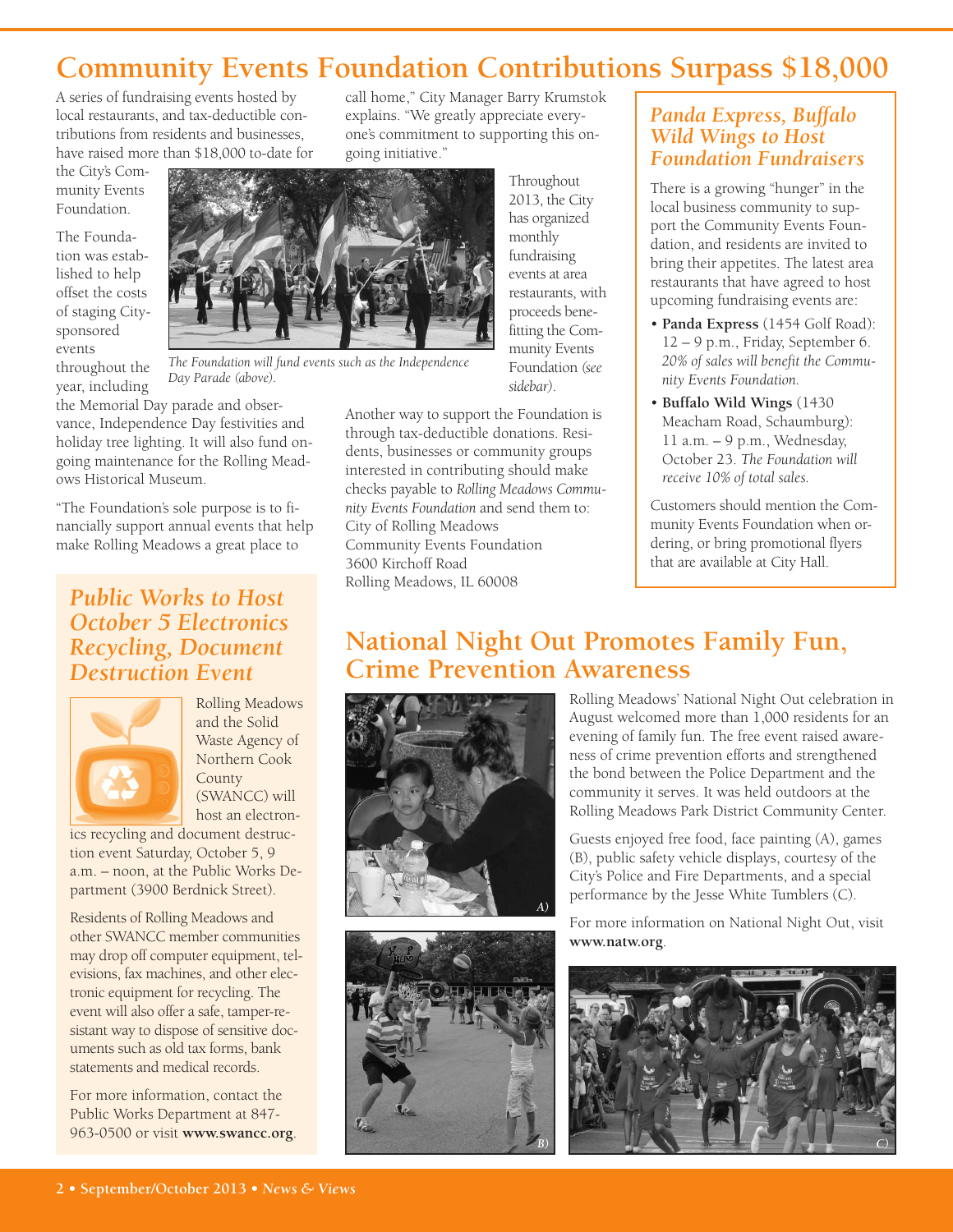## **'BAG IT THEN TAG IT' Make Refuse, Yard Waste Collection Services More Efficient**

Rolling Meadows' yard waste collection program has been tremendously successful over the past 23 years due to its simplicity: Residents place yard waste in kraft paper bags, mark the bags with an **X** and place them at the curb for pickup by City crews.

composting facility for processing.

Besides the environmental benefits, keeping yard waste separate helps make City refuse collection services even more efficient, Assistant Public Works Director Bob Hartnett says.





"Many of our residents prefer to use kraft paper bags for household garbage, then place them by the curb alongside bags filled with

*CORRECT: Place yard waste bags (right) on opposite side of the driveway from household refuse.*

The intent behind the slogan is to remind residents that they need to keep yard waste separate from other household refuse. That's because the City's yard waste does not end up in the landfill; it is brought to an environmentally-friendly

yard waste," Hartnett explains. "Often, refuse crews cannot determine what kind of waste the bags contain unless they stop to look. Over the course of nearly 1,000 stops per day, that has the potential to slow down daily collection services and reduce operational efficiencies."

In response, the **BAG IT THEN TAG IT** approach is designed to help residents help Public Works maintain the most efficient services. It takes just a few simple steps to keep yard waste separate from normal refuse:

- 1. Roll down the tops of bags to seal them and avoid spillage. This also makes the bags easier to pick up.
- 2. TAG the BAG with an **X** by using a thick marker.
- 3. Place yard waste bags on the opposite side of the driveway - away from household refuse awaiting pickup by City crews (see photo).

Public Works is developing a public information program that reinforces the message behind the BAG IT THEN TAG IT slogan. For more information on yard waste collection, contact the Public Works Department at 847-963-0500 or **visit www.cityrm.org/PublicWorks**.

# **Overdue Vehicle Stickers Incur Late Fee, Double in Price to \$60**

Motorists who missed the June 30 deadline to purchase 2013- 14 vehicle stickers will pay double the price of each sticker, raising the cost for most drivers from \$30 to \$60.

In addition, police officers are authorized to issue \$100 citations to owners of vehicles that to not display the current sticker.

The City will mail overdue notices in September to residents

who have not yet bought this year's sticker. All drivers with cars registered in Rolling Meadows – including residents with Palatine mailing addresses – must purchase and display the current year sticker.

New residents, and those who acquire a new vehicle between July 1, 2013 and May 1, 2014, have 60 days to purchase a sticker without incurring late fees.

### **STARCOM21 Radio System** *…continued from page 1*

with NWCDS. Instead, STARCOM21 allows police officers, firefighters and other first responders to switch between multiple channel frequencies or share the same frequency at multiple locations.

Its trunked radio system technology shares and reuses radio channels, which ensures that channels are always open for use in the event of emergencies.

"The STARCOM21 system's ability to handle higher call volumes creates opportunities for operational flexibility," Chief Scanlan says. "Incorporating a multichannel communications platform improves our ability to coordinate regional operations with area police departments

or support local City events. In both cases, the result is more effective and efficient service."

Chief Scanlan believes that one of the most exciting aspects of the new technology is that the Police Department front desk now operates as a dedicated non-emergency resource on a secondary channel.

"The Front Desk has become a very important part of our non-emergency operations," he explains. "Whether it is running a license plate number for officers making a routine traffic stop or monitoring severe weather reports, front desk services will provide officers in the

field with the information they need to perform their jobs more effectively."

Owned and operated by Motorola, STARCOM21 is used by public safety agencies throughout Illinois. Rolling Meadows shares a "Talk Group" with the Palatine and Inverness Police Departments, enabling them to communicate directly with surrounding departments, when needed.

To date, the City has spent approximately \$125,000 for radio equipment that is compatible with the new system. The City's annual NWCDS membership fee covered a significant portion of the transition costs.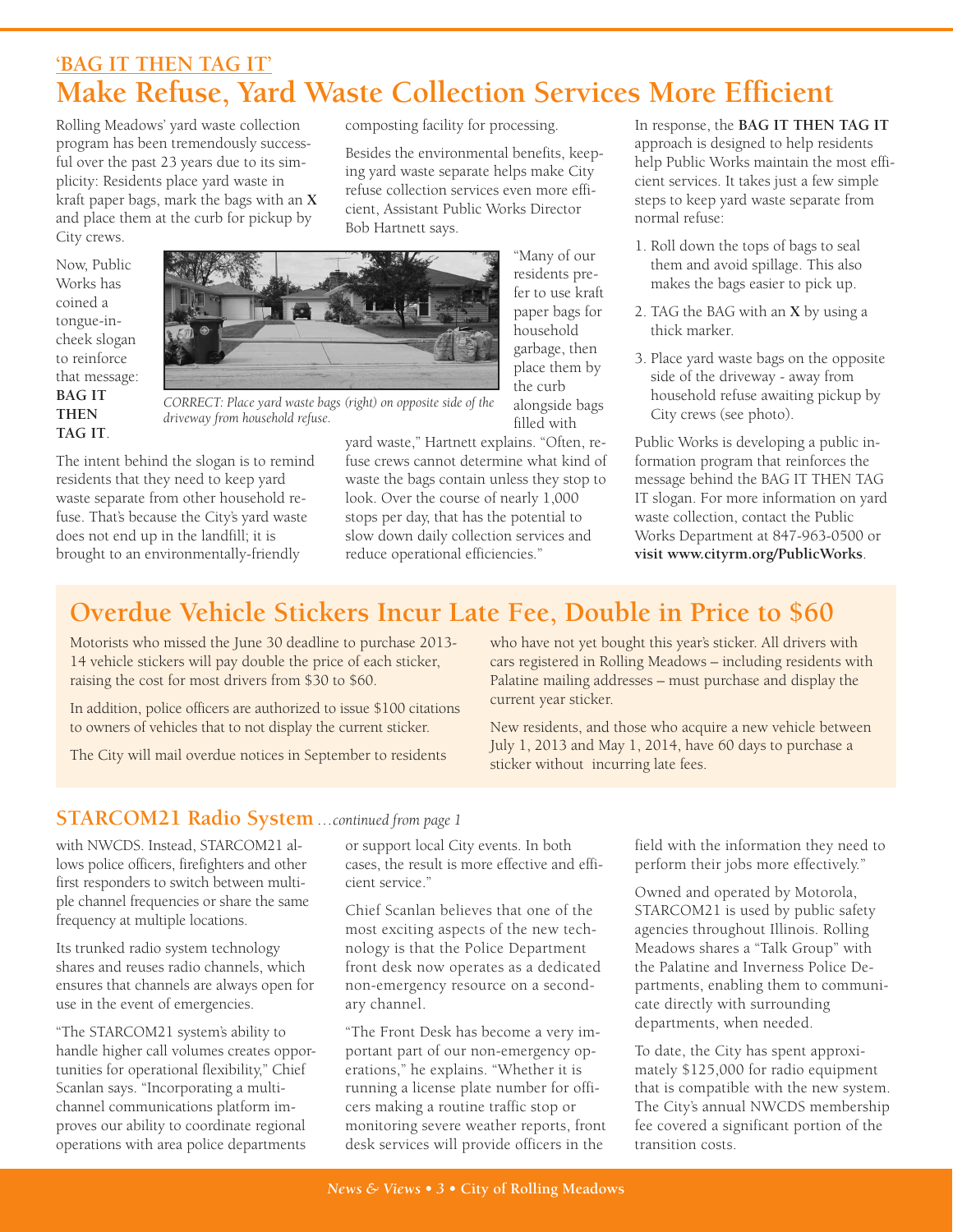| <i>September 2013</i> |                                                                                                               |                                                                                                                                                       |                                                            |                                                                        |                                                                                          |                                                                           |  |
|-----------------------|---------------------------------------------------------------------------------------------------------------|-------------------------------------------------------------------------------------------------------------------------------------------------------|------------------------------------------------------------|------------------------------------------------------------------------|------------------------------------------------------------------------------------------|---------------------------------------------------------------------------|--|
| Sunday                | Monday                                                                                                        | Tuesday                                                                                                                                               | Wednesday                                                  | Thursday                                                               | Friday                                                                                   | Saturday                                                                  |  |
|                       | Labor Day<br>City Hall & Public Works<br>closed. Refuse collection<br>delayed one day for the<br>entire week. | Economic Development 3<br>Committee., 6 p.m.<br><b>Environmental Commit-</b><br>tee, 7 p.m.<br><b>Plan Commission.</b><br>7:30 p.m., all at City Hall | <b>Zoning Board of</b><br>Appeals, 7:30 p.m.,<br>City Hall | <b>Adjudication</b><br>Hearing (Parking),<br>2 p.m., City Hall         | Community Events 6<br><b>Foundation Fundraiser.</b><br>Panda Express (1454<br>Golf Road) |                                                                           |  |
|                       | <b>Board of Fire &amp;</b><br>$\Omega$<br><b>Police Commissioners.</b><br>9 a.m., City Hall                   | <b>Crime Stoppers,</b><br>10 <sup>1</sup><br>$5:30$ p.m.<br><b>City Council</b><br>Meeting, 7:30 p.m.,<br>both at City Hall                           | <b>Patriot Day</b><br>11                                   | <b>Adjudication</b><br>12<br>Hearing, 1 p.m.,<br><b>City Hall</b>      | 13                                                                                       | 14                                                                        |  |
| 15                    | 16                                                                                                            | <b>City Council</b><br>17<br><b>Committee of the</b><br>Whole, 7:30 p.m.,<br>City Hall                                                                | 18                                                         | <b>Adjudication</b><br>19<br>Hearing (Red Light),<br>2 p.m., City Hall | Water bills due<br>20                                                                    | 21                                                                        |  |
| First Day of Fall 22  | 23                                                                                                            | <b>City Council</b><br>24<br><b>Meeting, 7:30 p.m.,</b><br>City Hall                                                                                  | 25                                                         | 26                                                                     | 27                                                                                       | <b>Farmers &amp; Food</b><br>28<br>Trucks, 10 a.m. -<br>2 p.m., City Hall |  |
| 29                    | 30                                                                                                            |                                                                                                                                                       |                                                            |                                                                        |                                                                                          | $\mathcal{R}$ olling<br><b>NEADOWS</b>                                    |  |

| October 2013          |                                                                                                                       |                                                                                                                                                            |                                                                                                                                |                                                                                                                                                              |                                                                                                                         |                                                                                                                                                                           |
|-----------------------|-----------------------------------------------------------------------------------------------------------------------|------------------------------------------------------------------------------------------------------------------------------------------------------------|--------------------------------------------------------------------------------------------------------------------------------|--------------------------------------------------------------------------------------------------------------------------------------------------------------|-------------------------------------------------------------------------------------------------------------------------|---------------------------------------------------------------------------------------------------------------------------------------------------------------------------|
| Sunday                | Monday                                                                                                                | Tuesday                                                                                                                                                    | Wednesday                                                                                                                      | Thursday                                                                                                                                                     | Friday                                                                                                                  | Saturday                                                                                                                                                                  |
|                       | $\mathcal{R}$ olling<br><b>NEADOWS</b>                                                                                | <b>Economic Development</b><br>Committee., 6 p.m.<br><b>Environmental Commit-</b><br>tee, 7 p.m.<br><b>Plan Commission.</b><br>7:30 p.m., all at City Hall | <b>Zoning Board of</b><br><b>Appeals</b> , 7:30 p.m.,<br><b>City Hall</b>                                                      | <b>Adiudication</b><br>3<br><b>Hearing</b> (Parking),<br>2 p.m., City Hall                                                                                   |                                                                                                                         | Electronics Recycling/ 5<br><b>Document Destruction</b><br>Event, $9 a.m. - noon$<br>Public Works Dept.<br>(3900 Berdnick Street)                                         |
|                       |                                                                                                                       | <b>Crime Stoppers,</b><br>$5:30$ p.m.<br><b>City Council</b><br><b>Meeting, 7:30 p.m.,</b><br>both at City Hall                                            | <b>Urban Affairs</b><br><b>Committee.</b> 5:45 p.m<br><b>City Hall</b>                                                         | <b>Adjudication</b><br>10<br>Hearing, $1 p.m.,$<br><b>City Hall</b>                                                                                          | 11                                                                                                                      | RMFD Open House, 12<br>10 a.m. $-$ 2 p.m.,<br><b>Neuckranz Fire Station</b><br>(2455 Plum Grove Road)                                                                     |
|                       |                                                                                                                       |                                                                                                                                                            | National Fire Prevention Week, October $6 - 12$                                                                                |                                                                                                                                                              |                                                                                                                         |                                                                                                                                                                           |
| 1 <sup>2</sup>        | <b>Board of Fire &amp;</b><br>14<br><b>Police Commissioners.</b><br>9 a.m., City Hall                                 | <b>City Council</b><br>15<br><b>Committee of the</b><br>Whole, 7:30 p.m.,<br><b>City Hall</b>                                                              |                                                                                                                                | Fire Prevention Board, 17<br>8:30 a.m., Fogarty Fire<br>Station (3111 Meadow Dr.)<br><b>Adjudication</b><br><b>Hearing</b> (Red Light),<br>2 p.m., City Hall | 18                                                                                                                      | 19                                                                                                                                                                        |
| Water bills due<br>20 | 21                                                                                                                    | <b>City Council</b><br>$\mathfrak{D}$<br><b>Meeting, 7:30 p.m.,</b><br><b>City Hall</b>                                                                    | <b>Community Events 23</b><br><b>Foundation Fundraiser,</b><br><b>Buffalo Wild Wings</b><br>(1430 Meacham Road,<br>Schaumburg) | 24                                                                                                                                                           | <b>Halloween Trick-</b><br>25<br>or-Treat Path,<br>$6 - 7:30$ p.m.,<br><b>Community Center</b><br>(3705 Pheasant Drive) | Farmers & Food Trucks, 26<br>10 a.m. $-$ 2 p.m., City Hall<br><b>Prescription Drug Take-</b><br>Back Event, $10 a.m. -$<br>2 p.m., Old Public Works<br>(3200 Central Rd.) |
| 27                    | Early refuse setout $28$<br>begins. Place refuse at<br>the curb no earlier than<br>3 p.m. the day prior to<br>pickup. | 29                                                                                                                                                         | 30                                                                                                                             | Halloween<br>31<br>Trick-or-Treat hours:<br>$3 - 8$ p.m.                                                                                                     |                                                                                                                         |                                                                                                                                                                           |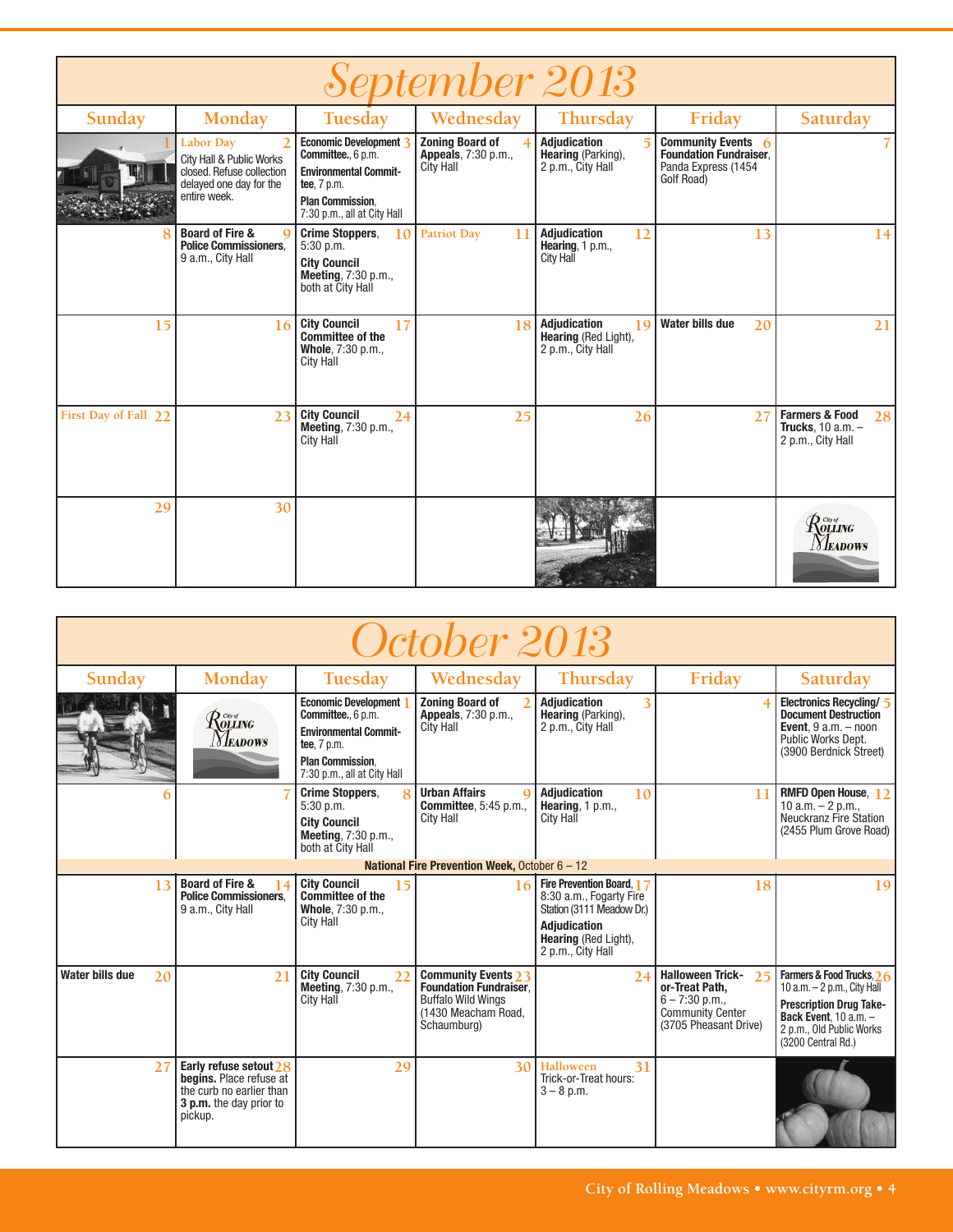# **'Farmers & Food Trucks' Events To Feature More Vendors**

The final two "Farmers & Food Trucks" events of the year will offer guests a larger number of food trucks serving a variety of savory menu items, and additional vendors offering everything

from hand-made crafts and homemade candles to fresh produce.

Held Saturdays, September 28 and October 26, 10 a.m. to 2 p.m., the events will take place in the City Hall parking lot (3600 Kirchoff Road).

Food truck vendors planning to participate in September and October include:

- The Calle Wagon Gourmet Mexican/Mediterranean food
- Gia Via Sweets Gourmet pastries
- Java Mania Iced coffee, smoothies and more
- Simply Crispy Specialty egg rolls
- Toasty Cheese Gourmet grilled cheese sandwiches

By all measures, the Farmers & Food Trucks event series has been an unparalleled success since it began in May, says Zach Creer, Assistant to the City Manager.



*Guests enjoy a bite to eat at the Calle Wagon on a beautiful summer day.*

"The number of participating vendors has nearly doubled in the past few months," he says. "We have been building relationships with area vendors who appreciate the opportunity to interact with customers in a lively, inviting setting. It is exciting to witness that growth and experience the wider variety of options now available to our guests."

In addition to food trucks, guests will be able to select freshly-grown fruits and vegetables from local suppliers, sample local catering

services, and purchase hand-made crafts or jewelry.

Residents who would like to help organize this year's final two events may contact Zach Creer at 847-394-8500 or creerz@ cityrm.org. Look for the event to return in 2014.

# **Eco-Friendly 'eBilling' Saves Money**

eBilling, Rolling Meadows' Web-based utility billing program, helps save taxpayers thousands of dollars each year in printing and mailing costs.

Rather than receiving a printed bill in the mail, eBilling customers receive a monthly email with a link to their utility billing statement. Balances may be paid through online banking, the City's Webbased Utility Bill Management System, by mail or in person at City Hall.

The service – currently used by more than 900 utility customers – also lets users review a two-year billing history for their account and provides a link to the City's newsletter, *News & Views*.

Register for eBilling online at **www.cityrm.org/finance**. For more information, contact the Finance Department at 847-394-8500.

## **eLockbox Service Streamlines Utility Payment Processing, Improves Convenience**

With an increasing number of customers paying their utility bills through online banking, the Finance Department's electronic check processing service improves customer convenience and streamlines Department operations.

J.P. Morgan Chase's "eLockbox" service electronically processes customer payments submitted via online banking in just one or two days. Before, banks would literally "cut" a paper check on behalf of the customer and send it to the City for processing. That would often take 7 to 10 days.

"Electronic payment processing significantly improves the Finance Department's operational efficiencies because it virtually eliminates the time-consuming process of manually entering customer payment data," explains Finance Department Director Melissa Gallagher. "It also improves customers' ability to better track their available balances because payments are debited from their accounts much faster."

For more information, contact the Finance Department at 847-394-8500.



*Plastic ducks "race" to the finish line at the Nelson Sports Complex Pool in July.*

### *Duck Race Raises \$4,655 for Salt Creek Restoration*

Community groups raised \$4,655 for Salt Creek and other environmental preservation efforts during a July 19 duck race that featured more than 600 plastic ducks purchased by residents.

The City's Environmental Committee, Rotary Club of Rolling Meadows and the Rolling Meadows Park District Foundation partnered to organize the annual event. Prizes included a \$500 grand prize, tickets to Six Flags Great America and passes to Brookfield Zoo.

BMO Harris Bank and Christopher B. Burke Engineering served as the event's sponsors. Other local businesses contributed a variety of prizes.